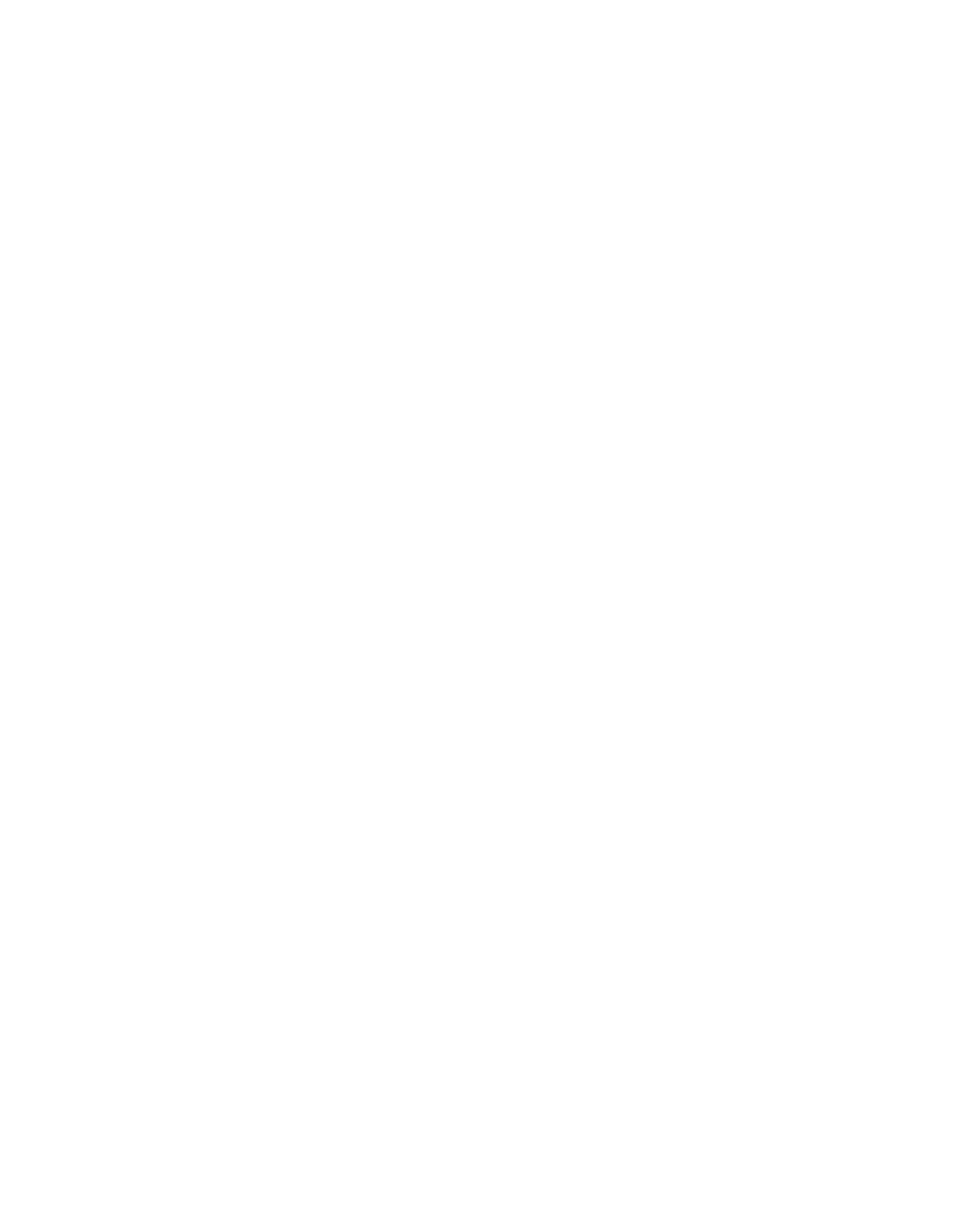## CHC - 4Base-Scorecard: CHC125 - 08-23-16 - CHC 5 @ SD 3 هـ CHC - 4Base-Scorecard: CHC125 - 08-23-16 - CHC 5 @ SD 3<br>WP: Arrieta, J. - LP: Friedrich, C. - Sv: Chapman, A. - CHC rec 80-45 - Bryant is Top Contributor in CHC w

 $\cdot \hat{\mathbf{A}}$ Base The 4Base trademark is owned by Cycled Solutions LLC.

| CHC - 4BaseScore - Player 4Score by Batting Order<br>CHC125 - 08-23-16 - CHC 5 @ SD 3<br>WP: Arrieta, J. - LP: Friedrich, C. - Sv: Chapman, A. - CHC rec 80-45 - Bryant is Top Contributor in CHC win |      |           |                      |                  |           |           |    |                |                |            |                    |  |  |  |
|-------------------------------------------------------------------------------------------------------------------------------------------------------------------------------------------------------|------|-----------|----------------------|------------------|-----------|-----------|----|----------------|----------------|------------|--------------------|--|--|--|
|                                                                                                                                                                                                       |      |           |                      | <b>Bat Order</b> |           |           |    |                |                |            |                    |  |  |  |
| Player                                                                                                                                                                                                | Team | Position  | $\mathbf{1}$         | $\mathbf{2}$     | 3         | $\pmb{4}$ | 5  | 6              | $\overline{7}$ | 8          | 9                  |  |  |  |
| <b>Bryant</b>                                                                                                                                                                                         | CHC  | 3B        |                      | 17               |           |           |    |                |                |            |                    |  |  |  |
| <b>Russell</b>                                                                                                                                                                                        | CHC  | SS        |                      |                  |           |           | 16 |                |                |            |                    |  |  |  |
| Zobrist                                                                                                                                                                                               | CHC  | LF        |                      |                  |           | 14        |    |                |                |            |                    |  |  |  |
| Contreras                                                                                                                                                                                             | CHC  | C         |                      |                  |           |           |    |                |                | $\sqrt{5}$ |                    |  |  |  |
| Arrieta                                                                                                                                                                                               | CHC  | P         |                      |                  |           |           |    |                |                |            | $\overline{\bf 4}$ |  |  |  |
| Heyward                                                                                                                                                                                               | CHC  | <b>RF</b> |                      |                  |           |           |    | $\overline{2}$ |                |            |                    |  |  |  |
| Fowler                                                                                                                                                                                                | CHC  | CF        | $\blacktriangleleft$ |                  |           |           |    |                |                |            |                    |  |  |  |
| <b>Baez</b>                                                                                                                                                                                           | CHC  | 2B        |                      |                  |           |           |    |                | $\mathbf 0$    |            |                    |  |  |  |
| <b>Rizzo</b>                                                                                                                                                                                          | CHC  | 1B        |                      |                  | $\pmb{0}$ |           |    |                |                |            |                    |  |  |  |





**GO** - Meal and Fitness Tracker By Iolo

https://itunes.apple.com/us/app/go-meal-and-fitness-track-er/id785910082?mt=8

# CHC - 4Score Box - Player Totals<br>CHC125 - 08-23-16 - CHC 125<br>WP: Arrieta, J. - LP: Friedrich, C. - Sv: Chapman, A. - CHC rec 80-45 - Bryant is Top Contributor in CHC win

| Player        | Team Position | Bat<br>Ord #            | Credit For Run | PA Bases       | <b>BR</b> Bases | <b>Bases Pushed</b> | Player 4Score  | Appearances    | Productivity<br>Rate |
|---------------|---------------|-------------------------|----------------|----------------|-----------------|---------------------|----------------|----------------|----------------------|
| Bryant        | CHC 3B        | $\overline{2}$          | $\overline{2}$ | 6              | $\overline{4}$  | 5                   | 17             | 5              | 3.400                |
| Russell       | CHC SS        | 5                       | 2              | $\overline{7}$ | $\pmb{0}$       | $\overline{7}$      | 16             | 5              | 3.200                |
| Zobrist       | CHC LF        | $\overline{\mathbf{4}}$ | $\mathbf{1}$   | 5              | $\overline{4}$  | 4                   | 14             | 5              | 2.800                |
| Contreras     | CHC C         | 8                       | $\mathbf 0$    | $\overline{4}$ | $\mathbf{1}$    | $\pmb{0}$           | 5              | $\overline{4}$ | 1.250                |
| Arrieta       | CHC P         | 9                       | $\mathsf 0$    | 3              | $\mathbf{1}$    | $\pmb{0}$           | 4              | $\overline{4}$ | 1.000                |
| Heyward       | CHC RF        | 6                       | $\mathbf 0$    | 2              | $\pmb{0}$       | $\mathsf 0$         | $\overline{2}$ | 5              | 0.400                |
| Fowler        | CHC CF        | $\mathbf{1}$            | $\mathsf 0$    | $\mathbf{1}$   | $\pmb{0}$       | $\pmb{0}$           | $\mathbf{1}$   | 5              | 0.200                |
| Baez          | CHC 2B        | $\overline{7}$          | $\mathsf 0$    | $\pmb{0}$      | $\pmb{0}$       | $\pmb{0}$           | $\pmb{0}$      | $\overline{4}$ | 0.000                |
| Rizzo         | CHC 1B        | $\sqrt{3}$              | $\mathbf 0$    | $\pmb{0}$      | $\pmb{0}$       | $\pmb{0}$           | $\pmb{0}$      | 5              | 0.000                |
| <b>Totals</b> |               |                         | 5              | 28             | 10              | 16                  | 59             | 42             | 1.405                |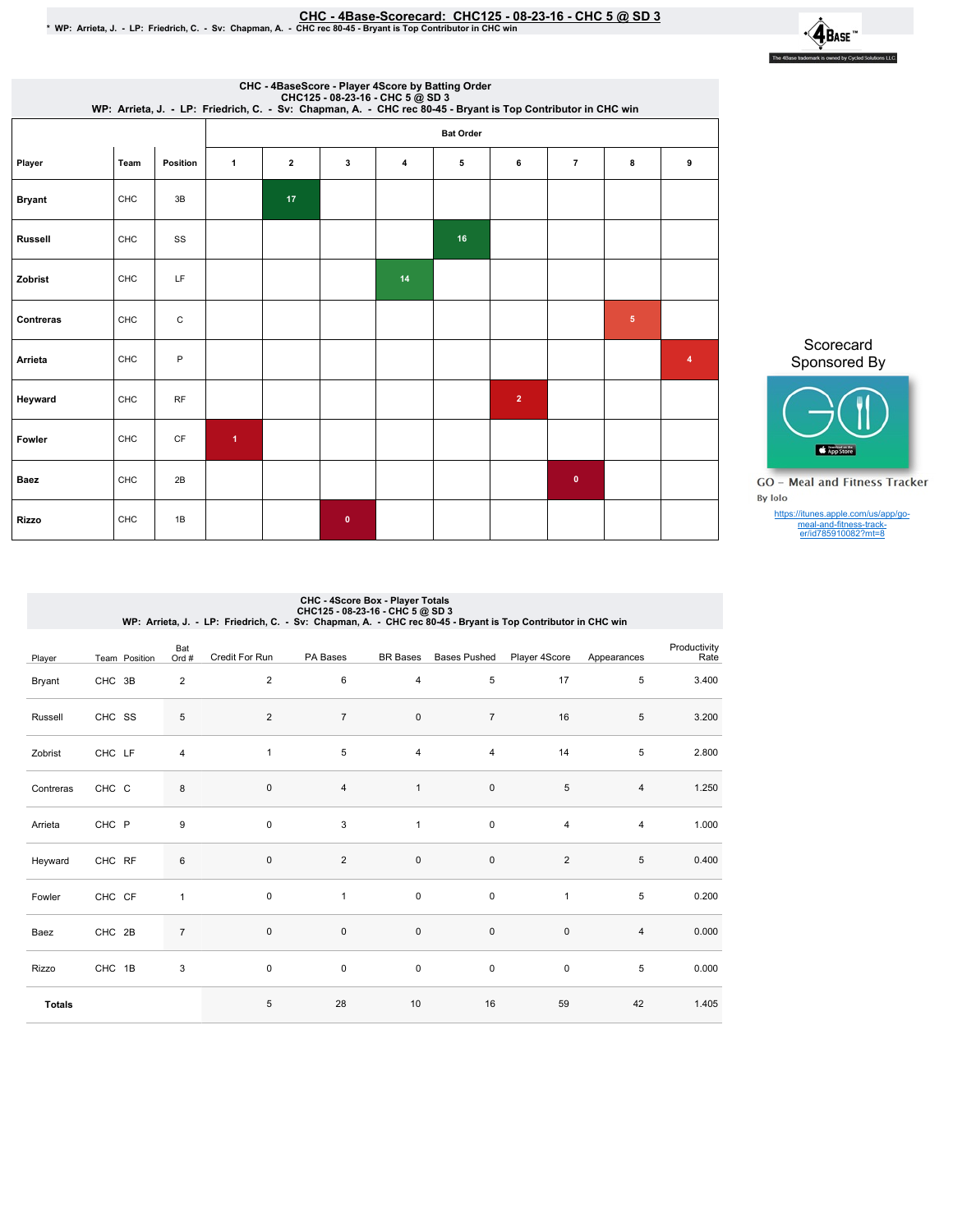|            | : 3 \$ULLHMD - / 3 ) ULHGULFK & 6Y & KDSPDQ \$ & + & UHF |                              |  | $8 + 8$ |  | & + & %DVH6FRUH 300 HU 6FRUHE \%DWLQJ 2 UGHU<br>$8+8$ # 6' |  | % UDQWLV 7 RS & RQMMEXWRULQ & + & Z LQ |  |  |  |
|------------|----------------------------------------------------------|------------------------------|--|---------|--|------------------------------------------------------------|--|----------------------------------------|--|--|--|
| %DW2 UGHU  |                                                          |                              |  |         |  |                                                            |  |                                        |  |  |  |
| 300 HU     | 7HDP                                                     | 3 RVIMRQ                     |  |         |  |                                                            |  |                                        |  |  |  |
| %U DOW     | $8 + 8$                                                  | $\%$                         |  |         |  |                                                            |  |                                        |  |  |  |
| 5 XVVHO    | $8 + 8$                                                  | 66                           |  |         |  |                                                            |  |                                        |  |  |  |
| $=$ REULWV | $8 + 8$                                                  | $\left( \frac{1}{2} \right)$ |  |         |  |                                                            |  |                                        |  |  |  |
| & ROWHLDV  | $8 + 8$                                                  | &                            |  |         |  |                                                            |  |                                        |  |  |  |
| \$ UUHMD   | $8 + 8$                                                  | 3                            |  |         |  |                                                            |  |                                        |  |  |  |
| $+HZDUS$   | $8 + 8$                                                  | 5)                           |  |         |  |                                                            |  |                                        |  |  |  |
| ) RZ OHU   | $8 + 8$                                                  | &)                           |  |         |  |                                                            |  |                                        |  |  |  |
| %DHJ       | $8 + 8$                                                  | $\%$                         |  |         |  |                                                            |  |                                        |  |  |  |
| $5$ 4] $R$ | $8 + 8$                                                  | $\%$                         |  |         |  |                                                            |  |                                        |  |  |  |

6 FRUHFDUG 6 SRQVRUHG%

KWOSY WACHYDSSORIERP XYDSSJR<br>PHDCDOGILLOMHVWODEN<br><u>HULG "PW</u>

|                    |               |                        | & + & 6 FRUH%R[ 30D\HU7RWDOV<br>$8 + 8$<br>: 3 \$UUHMD - /3 ) ULHGULFK & 6Y & KDSPDQ \$ & + & UHF %ULDQWLV 7RS & ROWLEXWRULQ & + & ZLQ | $8+8$ # 6' |  |                     |
|--------------------|---------------|------------------------|----------------------------------------------------------------------------------------------------------------------------------------|------------|--|---------------------|
| 30 MHJ             | 7HDP 3RVMLIRQ | %DW<br>$2 \, \text{L}$ | & UHGLV) RUSXQ 3\$%DVHV %5%DVHV %DVHV3XVKHG 300\HU 6FRUH \$SSHDUDGFHV                                                                  |            |  | 3 URGXFWYUW<br>5 DM |
| <b>YAJI DOW</b>    | $& 8 + 8$ %   |                        |                                                                                                                                        |            |  |                     |
| 5 XVVHOO           | &+& 66        |                        |                                                                                                                                        |            |  |                     |
| $=$ REUMV          | $8+8$ ()      |                        |                                                                                                                                        |            |  |                     |
| & ROWHUDV & + & &  |               |                        |                                                                                                                                        |            |  |                     |
| <b>SULLHAD</b>     | $8 + 8 = 3$   |                        |                                                                                                                                        |            |  |                     |
| + H ZDLG           | $8+8$ 5)      |                        |                                                                                                                                        |            |  |                     |
| ) RZ OHU           | $& 8 + 8 & 8$ |                        |                                                                                                                                        |            |  |                     |
| $\%$ DH $\& +\&$ % |               |                        |                                                                                                                                        |            |  |                     |
| 541R & + & %       |               |                        |                                                                                                                                        |            |  |                     |
| 7RWDOV             |               |                        |                                                                                                                                        |            |  |                     |
|                    |               |                        |                                                                                                                                        |            |  |                     |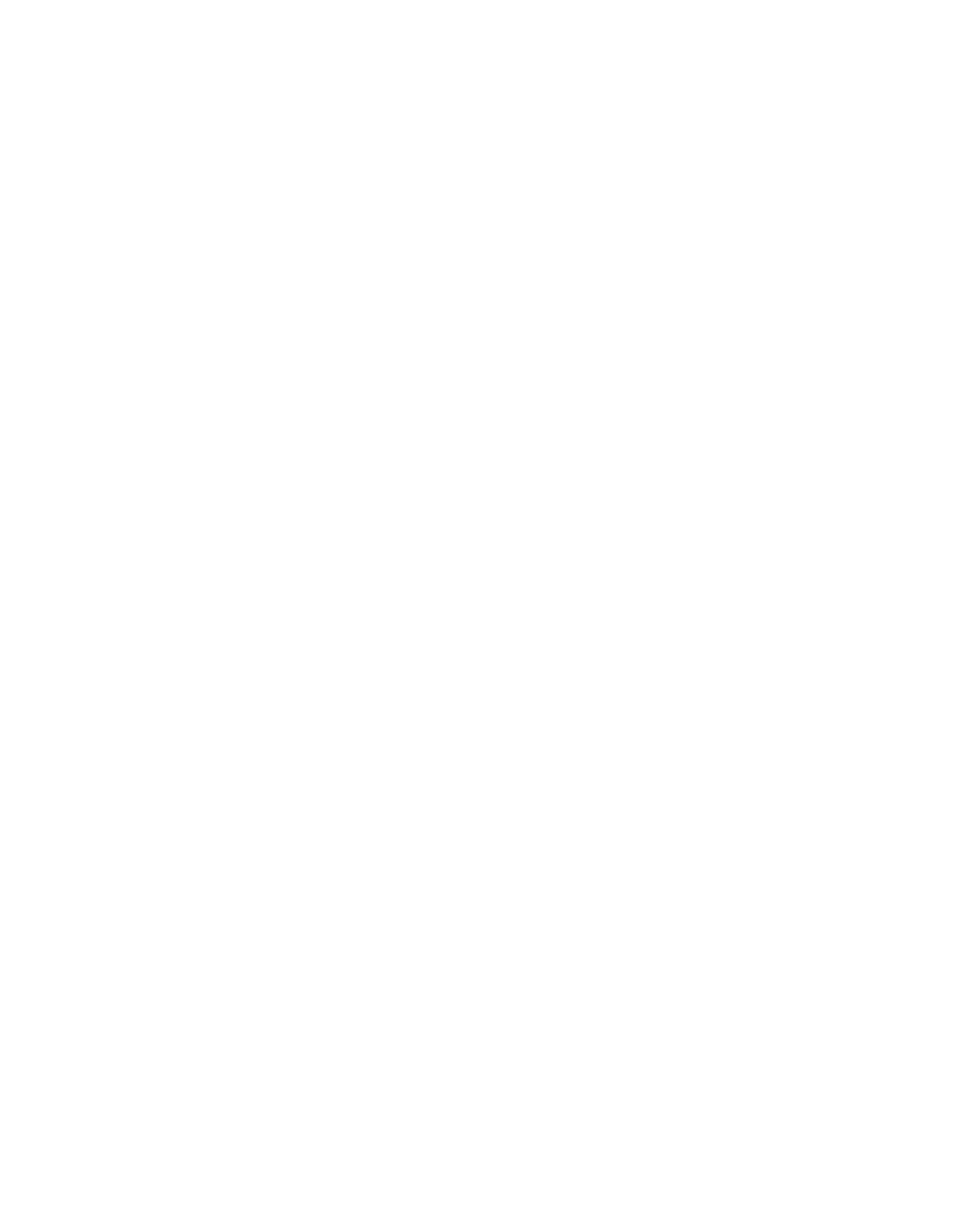#### \* WP: Arrieta, J. - LP: Friedrich, C. - Sv: Chapman, A. - CHC rec 80-45 - Bryant is Top Contributor in CHC win Bat Order | Player | Inning | PlayText | LOBStatus Credit For Run PA Bases BR Bases Bases Pushed Player 4Score 1 Fowler 01 6-3 03 6-3 04 9 06 | Walk Left on 1st 08 K **Player Totals** 2 Bryant 01 | Walk Left on 2nd 03 | HomeRun LF 05 | Walk 06 8-SacFly 08 8 **Player Totals** 3 Rizzo 01 9 03 5-3 05 9 06 K 09 5-3 **Player Totals** 4 Zobrist 01 7.Single Left on 1st 03 | 5-Err Left on 3rd 05 8.Double 07 7 09 7.Single +FO'd-6-4 **Player Totals** 5 Russell 01 9 03 | 7.Double | Left on 2nd 05 | .HomeRun L-CF 07 8 09 6-4-FO Lefton1st **Player Totals** 6 Heyward 02 1-3 03 4 05 K 07 8.Double Left on 2nd 09 5-3 **Player Totals** 7 Baez 02 4-3 04 3 05 8 07 5-3 **Player Totals** 8 Contreras 02 7.Double Left on 2nd 04 | Walk Left on 1st 06 6-3 08 9.Single +2ndWP Left on 2nd **Player Totals** 9 Arrieta 02 8 04 K 06 | 9.Triple 08 9 **Player Totals** 0 0 0 0 0 0 0 0 0 0 0 0 0 0 0 0 0 0 0 0 1 0 1 0 0 0 0 0 0  $\boxed{0}$  1  $\boxed{0}$   $\boxed{0}$  1 0 1 1 0 2 1  $\begin{array}{ccc} 4 & 0 & 4 & 9 \end{array}$ 0 1 3 0 4 1 0 0 1 2 0 0 0 0 0 0  $2$  6  $4$  5 17 0 0 0 0 0 0 0 0 0 0 0 0 0 0 0 0 0 0 0 0 0 0 0 0 0 0 0 0 0 0 0 0 0 0 0 0 1 0 1 2 0 1 2 0 3 1  $2$  2 3 8 0 0 0 0 0 0 0 0 1 0 1 1  $\frac{1}{2}$  5  $\frac{4}{1}$   $\frac{14}{1}$ 0 0 0 0 0 0  $0 \qquad \qquad 2 \qquad \qquad 0 \qquad \qquad 2 \qquad \qquad 4$ 2 4 0 6 12 0 0 0 0 0 0 0 1 0 -1 0 2 7 0 7 16 0 0 0 0 0 0 0 0 0 0 0 0 0 0 0 0 0 0  $0 \qquad \qquad 2 \qquad \qquad 0 \qquad \qquad 0 \qquad \qquad 2$ 0 0 0 0 0 0 0 2 0 0 2 0 0 0 0 0 0 0 0 0 0 0 0 0 0 0 0 0 0 0 0 0 0 0 0  $\boxed{0}$   $\boxed{0}$   $\boxed{0}$   $\boxed{0}$   $\boxed{0}$  $0 \qquad \qquad 2 \qquad \qquad 0 \qquad \qquad 0 \qquad \qquad 2$ 0 0 1 0 1 0 0 0 0 0 0 0 1 1 0 2 0 4 1 0 5 0 0 0 0 0 0 0 0 0 0 0 0 0 3 1 0 4 0 0 0 0 0 0 0 3 1 0 4 Detail by Bat Order/Player

 $\frac{5}{28}$  28 10 16 59

**Grand Total** 

### CHC - 4Base-Scorecard: CHC125 - 08-23-16 - CHC 5 @ SD 3